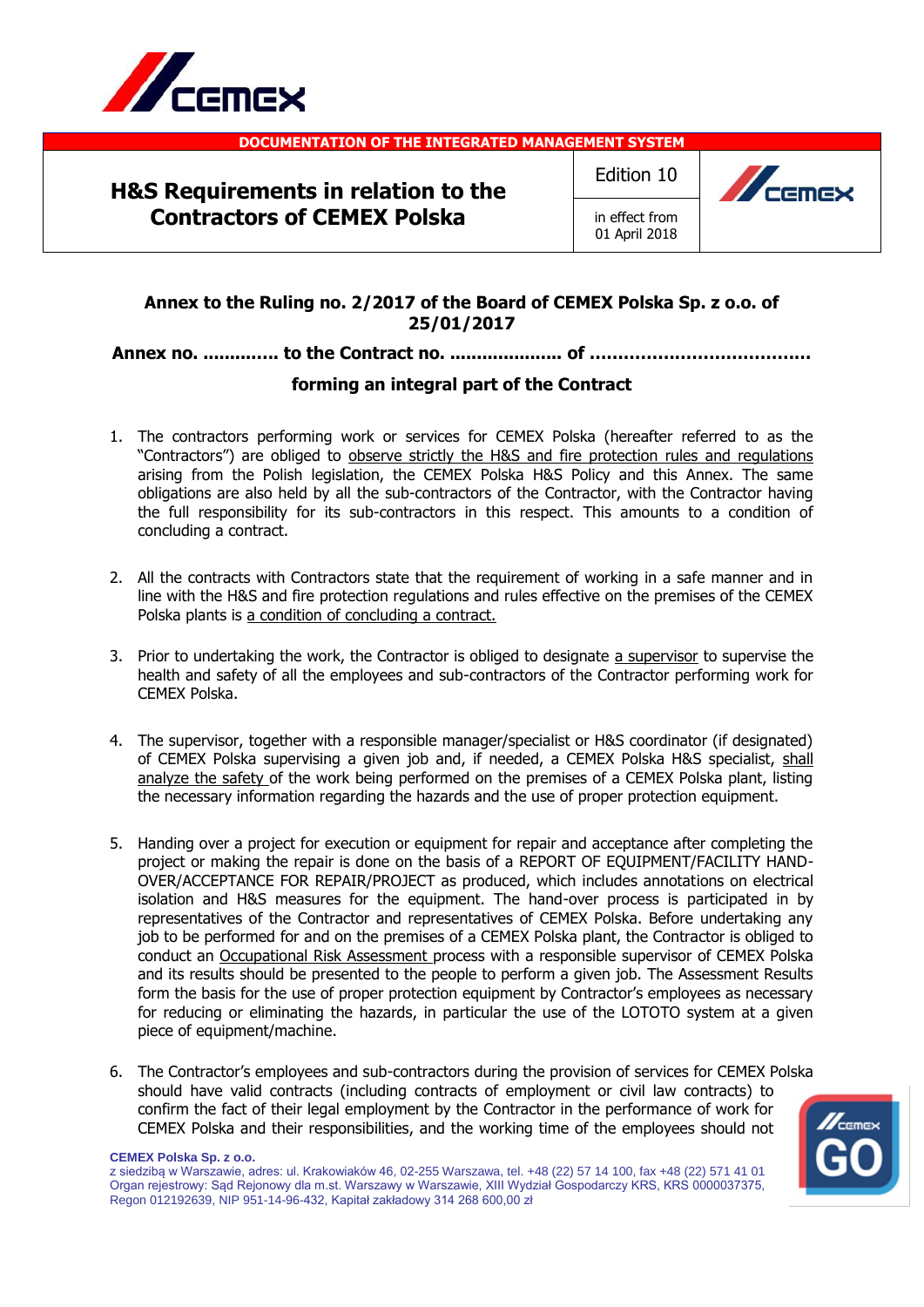

exceed the accepted working time limits. CEMEX Polska is entitled to demand that the Contractor provides evidence to confirm such legal employment.

7. The employees of the Contractor must have valid H&S training and medical examination certificates as required by law. Before commencing work, the Contractor shall provide a CEMEX Polska's supervisor with a list of employees, along with information on H&S training and medical examination validity dates, and qualifications had as required by CEMEX Polska, confirmed with the signature by the employer or a person authorized by them, as in the table below. At the mining plants, it is required that the CEMEX Polska's supervisor be additionally provided with copies of documents that confirm receipt of H&S training, a copy of a medical certificate that allows a person to work and a copy of the licenses as required for a given type of work for CEMEX Polska in order for the employees to be allowed to work by the Mining Plant Operation Manager.

| No. | Name and surname | <b>Qualifications had</b> | <b>H&amp;S training</b><br>(validity date) | Medical<br>examinations<br>(validity date) | Psychotechnical<br>examinations<br>(validity date) |
|-----|------------------|---------------------------|--------------------------------------------|--------------------------------------------|----------------------------------------------------|
|     |                  |                           |                                            |                                            |                                                    |
|     |                  |                           |                                            |                                            |                                                    |

- 8. The verification of the H&S training and the medical examinations as required by law of contractors' employees that do road transportation for CEMEX Polska is done in the hauler management process.
- 9. Prior to undertaking the work for CEMEX Polska, the employees of the Contractor are obliged to undergo appropriate H&S induction training to be conducted by the H&S personnel or the plant manager or a person authorized by them. The induction training is to familiarize the employees with the H&S and fire protection regulations and rules effective on the premises of a CEMEX Polska plant (including the 12 rules of safe work) and also with all the potential hazards present at the plant. The H&S personnel, the plant manager or a person designated by them documents the training in the Training Log or in the CEMEX Polska Induction Training Completion Certificate.
- 10. All the Contractors working on the premises of CEMEX Polska plants or contracted by CEMEX Polska to work at other locations outside Company's plants (e.g. in places of delivery or transshipment) are obliged to use the personal protection equipment. In particular, in any case and at all times on the premises of CEMEX plants and in the places of delivery or transshipment), four basic elements must be used, namely a hard hat; safety boots, at least ankle high ones; vision protection in the form of general use safety glasses or goggles; and high-visibility protective clothing.

The protective clothing to be used should meet the high-visibility requirements for the upper and lower body part. The trousers should be of category 1 (fluorescent material  $0.14$  m<sup>2</sup> and reflective material 0.10  $\text{m}^2$ ) or higher, and the upper part of clothing of category 2 (fluorescent material 0.5  $m<sup>2</sup>$  and reflective material 0.13  $m<sup>2</sup>$ ) at least. The connection between the upper part of clothing and the lower part of clothing must fulfill the requirements for category 2 at least, according to EN ISO 20471. A shirt, smock or jacket to be used should have long sleeves and trousers should have long legs (wearing short sleeve t-shirts and shorts on the premises of CEMEX plants is forbidden). When handling bulk materials under pressure (cement, fly ash, others), the use of safety goggles is strictly obligatory. Where necessary, other personal protection equipment, specific for a given hazard, should be used.

**CEMEX Polska Sp. z o.o.** 11. The personal protection equipment to be used by the employees of the Contractor must be compliant with the basic requirements for the personal protection equipment. Any auxiliary equipment – scaffolding, ladders, tools and other materials being used – must have the attestations or conformity declarations as required.

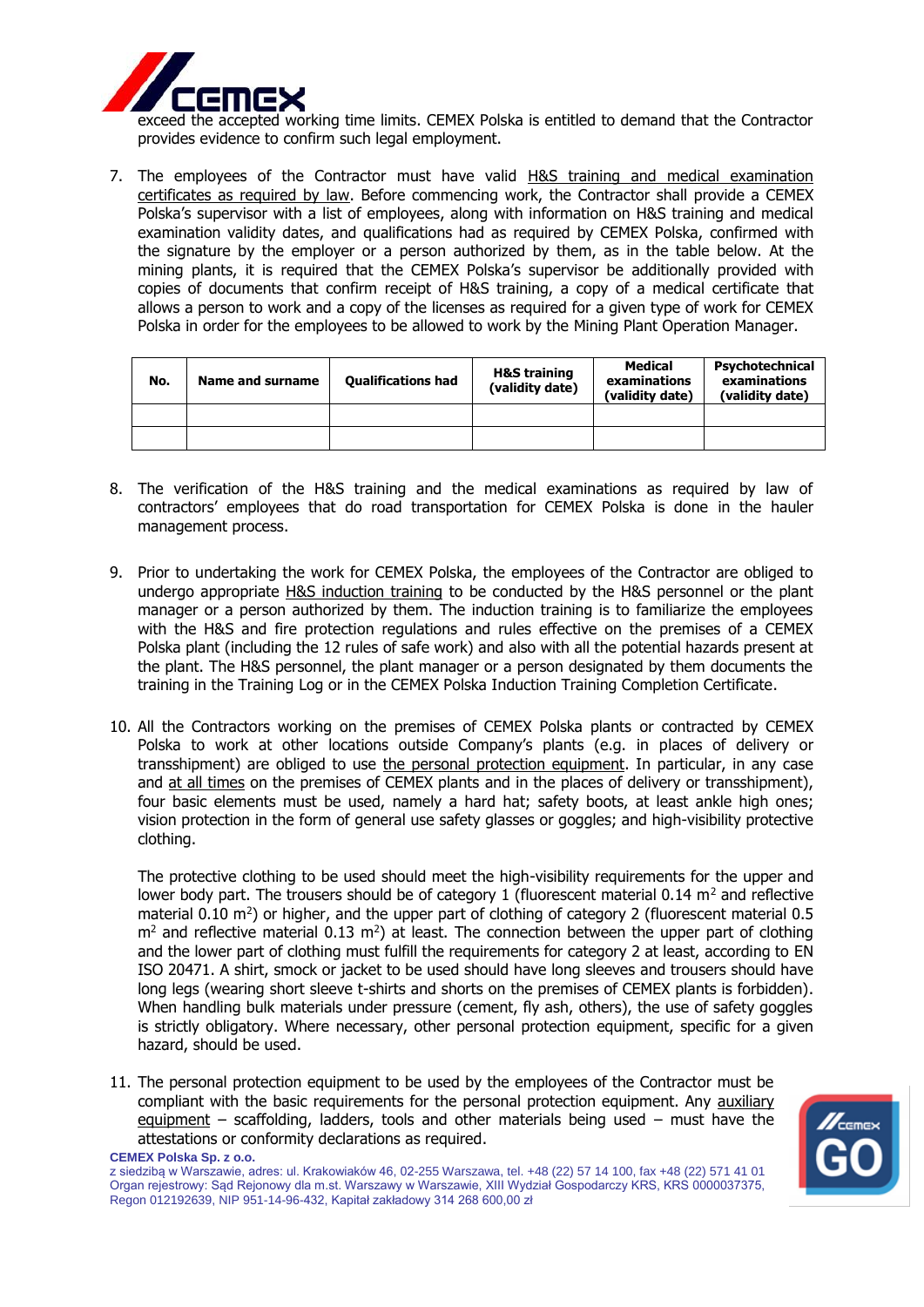

- 12. The particular risk/particularly hazardous work must be performed under a written permit, including risk assessment of the work to be done, by at least 2 people and under direct supervision of the people designated by the Contractor to this end. A written permit, including risk assessment of the work to be done, is also applicable to any non-standard work, carried out during e.g. a failure, which is performed sporadically without prior preparation.
- 13. Transportation of people on the premises of CEMEX Polska plants must be done in accordance with the effective regulations, including the driver working time regulations, the traffic regulations, the H&S and fire protection rules and regulations, using the means of transport fit for this and having all necessary safety elements (including lights, indicators, mirrors as well as documents as required by law for a vehicle and for a given type of haulage). Any other vehicles used by for the provision of services to CEMEX Polska must meet the above requirements and others as included in specific regulations.

When providing a transport service to CEMEX Polska, seat belts must be worn at all times while driving (also on CEMEX Polska sites and customers' sites) and mobile phones must not be used without a hands-free device designed for that purpose or a bluetooth headset. Holding a conversation while driving is allowed in non congested conditions and when safe to do so after assessing and continuing to assess the overall situation, which includes other traffic, pedestrians, visibility and the weather/elements at the time.

Every truck driver and mobile plant operator has an obligation to perform a documented check of their vehicle safety status before they start work every day.

- 14. The contractors that do road transportation for CEMEX Polska agree to be audited on the premises of CEMEX Polska plants, during haulage and at the places of delivery, with the audits covering their vehicles (including vehicle technical condition, mirror setting, equipment and status of daily vehicle technical inspections by the driver) and drivers (in terms of driver and vehicle documentation, personal protective equipment, drivers' behavior in respect health and safety and fire protection, and sobriety).
- 15. The contractors that do provide services on the premises of CEMEX Polska plants and in the place of product (cement, concrete and aggregates) delivery agree to sobriety checks of their employees and sub-contractors.
- 16. If CEMEX Polska identifies a violation by a contractor that does road transportation or its subcontractors of the rules and regulations as referred to in points 10 and 13, CEMEX Polska shall be entitled to refuse to unload or load a vehicle and to apply the provisions of point 19 of this annex.
- 17. The employees of the Contractor are obliged to maintain their work places in due order.
- 18. The safety of the employees of the Contractor or the employees of Contractor's sub-contractors on the premises of CEMEX Polska plants, pursuant to the regulations, is the responsibility of their employer.
- 19. In the case of finding an accident at work involving its employee or a fire hazard/fire, the Contractor is obliged to immediately notify the manager of the plant/department of CEMEX Polska where the accident occurred. In addition, the Contractor is obliged to hand over to CEMEX Polska the internal accident or fire hazard/fire circumstances establishment report (e.g. accident report) produced by the Contractor in consultation with CEMEX Polska.



### **CEMEX Polska Sp. z o.o.**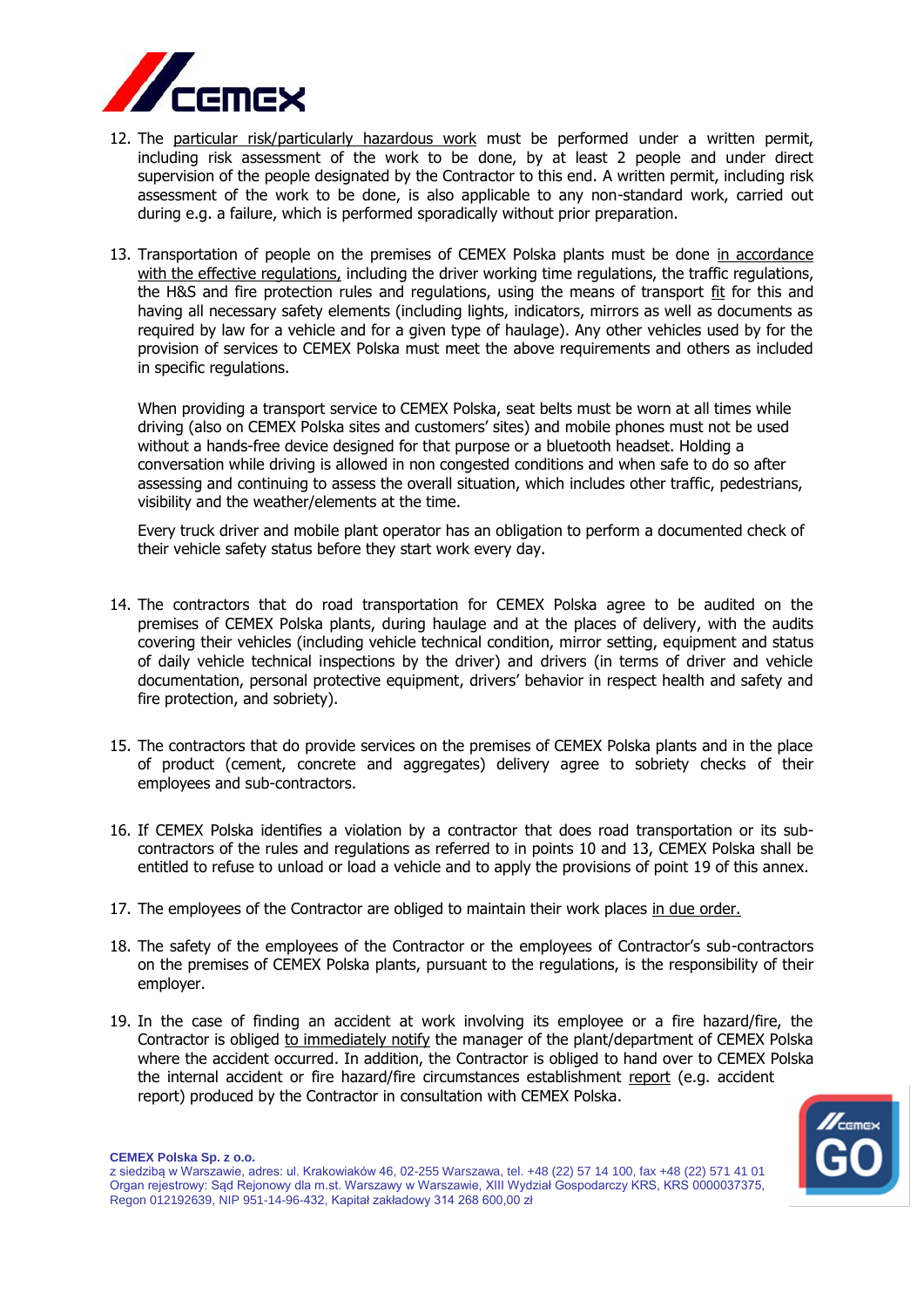

- 20. If the Contractor, Contractor's sub-contractor or its employees have violated the H&S regulations and rules and fire protection regulations, including those in this Annex, CEMEX Polska shall be entitled to:
	- a) suspend, in full or in part, the performance of the Contract with the Contractor when these violations are serious or repeating until the parties agree and the Contractor implements a health and safety improvement plan on its side,
	- b) terminate the Contract with the Contractor without observing the notice period when these violations are serious or repeating and the Contractor has failed to implement the plan referred to in point a) within 14 days after CEMEX Polska suspends the performance of the Contract or summons the Contractor to implement such a plan, if the performance of the Contract has not been suspended although there were circumstances for that,
	- c) demand immediate expulsion of an employee committing serious or repeating H&S or fire protection violations from the plant and permanent replacement with another employee,
	- d) apply conventional penalties and other actions against the Contractor as specified in the  $H\&S$ and Fire Protection Violation Penalty Catalogue enclosed below. CEMEX Polska shall be entitled to deduct these conventional penalties from Contractor's fee arising from the Contract.
	- e) demand payment of supplemental damages by the Contractor to cover the losses arising from the violations of the H&S and fire protection regulations and rules if the losses exceed the conventional penalties as paid.
	- f) apply penalties against the Contractor's drivers that commit violations of H&S or traffic regulations or rules as specified in the H&S and Traffic Violation Driver Penalty Catalogue attached to this Ruling.
- 21. For the companies that perform the service of concrete transport and pumping at stationary and mobile ready-mix concrete plants, the Penalty Catalogue for the Contractors that Perform the Concrete Transport and Pumping Services for CEMEX Polska Sp. z o.o. is applicable.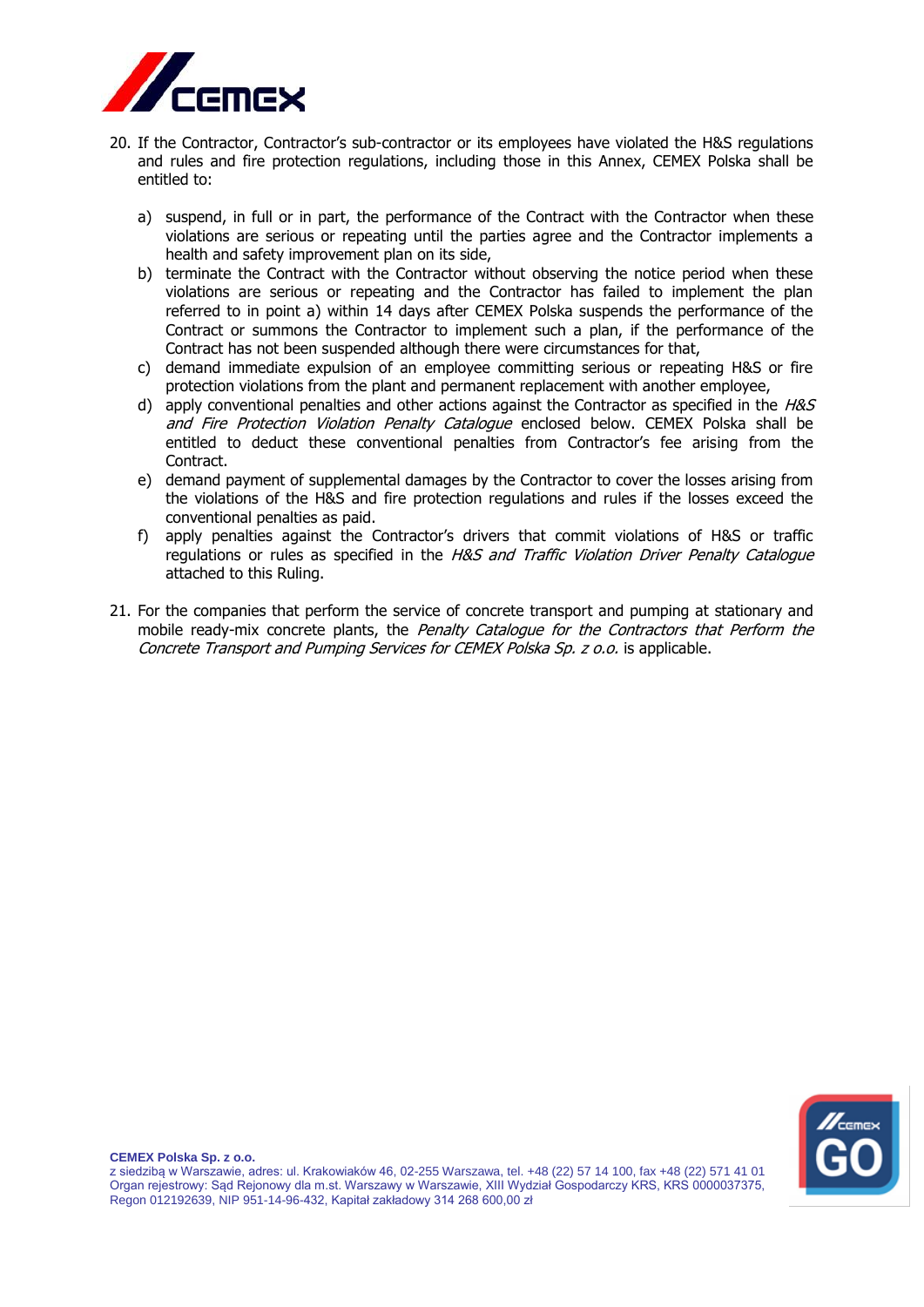

| <b>Type of Violation</b>                                                                                                                                                                                                                             | Penalty for each consecutive violation within 12 months           |                                                                 |                                                                                                                                                                                            |                                                                                                                                                                        |
|------------------------------------------------------------------------------------------------------------------------------------------------------------------------------------------------------------------------------------------------------|-------------------------------------------------------------------|-----------------------------------------------------------------|--------------------------------------------------------------------------------------------------------------------------------------------------------------------------------------------|------------------------------------------------------------------------------------------------------------------------------------------------------------------------|
| <b>I. Basic violations</b>                                                                                                                                                                                                                           | <b>First violation</b>                                            | <b>Second violation</b>                                         | <b>Third violation</b>                                                                                                                                                                     | <b>Fourth and each</b><br>subsequent violation                                                                                                                         |
| Failure to use the required personal protection<br>equipment / protective clothing<br>Failure to comply with the H&S regulations and the<br>CEMEX H&S rules when performing the work<br>Leaving disorder at one's workstation or in one's            | <b>Conventional penalty</b><br><b>Pln 1000</b><br><b>Pln 2000</b> |                                                                 | <b>Conventional penalty</b><br><b>Pln 3000</b>                                                                                                                                             | Suspension of the<br>performance of the<br>Contract or Pln 6000<br>(the number of violations<br>is to include the<br>violations under sections<br>I. II and III of the |
| work area                                                                                                                                                                                                                                            |                                                                   |                                                                 |                                                                                                                                                                                            | Catalogue together)                                                                                                                                                    |
| II. Serious violations                                                                                                                                                                                                                               | <b>First violation</b>                                            | <b>Second violation</b>                                         | Third and each<br>subsequent violation                                                                                                                                                     |                                                                                                                                                                        |
| Operation of machinery and equipment without<br>appropriate qualifications                                                                                                                                                                           |                                                                   | <b>Conventional penalty</b><br><b>Pln 3000</b>                  | Suspension of the<br>performance of the<br>Contract or Pln 6000<br>(the number of<br>violations is to include<br>the violations under<br>sections II and III of<br>the Catalogue together) |                                                                                                                                                                        |
| Hazardous performance of the work without<br>observing the safety procedures and instructions (the<br>Safety Essentials)                                                                                                                             |                                                                   |                                                                 |                                                                                                                                                                                            |                                                                                                                                                                        |
| Failure to comply with the fire protection regulations<br>and rules, in particular: blocking the emergency exits,<br>the access to fire protection equipment or safety<br>switches                                                                   | <b>Conventional penalty</b><br><b>Pln 2000</b>                    |                                                                 |                                                                                                                                                                                            |                                                                                                                                                                        |
| Making fire hazard or fire, not observing fire<br>protection regulations                                                                                                                                                                             |                                                                   |                                                                 |                                                                                                                                                                                            |                                                                                                                                                                        |
| Physical violence                                                                                                                                                                                                                                    |                                                                   |                                                                 |                                                                                                                                                                                            |                                                                                                                                                                        |
| Working on running machinery/equipment with<br>guards, limit switches and other safety features<br>removed                                                                                                                                           |                                                                   |                                                                 |                                                                                                                                                                                            |                                                                                                                                                                        |
| III. Very serious violations                                                                                                                                                                                                                         | <b>First violation</b>                                            | Second and each<br>subsequent violation                         |                                                                                                                                                                                            |                                                                                                                                                                        |
| Failure to use the personal protection equipment<br>during performance of particularly hazardous work                                                                                                                                                |                                                                   |                                                                 |                                                                                                                                                                                            |                                                                                                                                                                        |
| Failure to report an accident at work or a fire hazard<br>within the time and in the way stipulated by the<br>contract                                                                                                                               |                                                                   | Suspension of the<br>performance of the<br>Contract or Pln 6000 |                                                                                                                                                                                            |                                                                                                                                                                        |
| Doing particularly hazardous work without a written<br>permit                                                                                                                                                                                        | <b>Conventional penalty</b>                                       |                                                                 |                                                                                                                                                                                            |                                                                                                                                                                        |
| Working in a confined space without required<br>protection measures                                                                                                                                                                                  | <b>Pln 3000</b>                                                   |                                                                 |                                                                                                                                                                                            |                                                                                                                                                                        |
| Working on the water or by the water (designated<br>zone) without using life jackets/buoyancy aids                                                                                                                                                   |                                                                   |                                                                 |                                                                                                                                                                                            |                                                                                                                                                                        |
| Talking on the phone and not wearing a seatbelt<br>while driving                                                                                                                                                                                     |                                                                   |                                                                 |                                                                                                                                                                                            |                                                                                                                                                                        |
| <b>III. Heavy violations</b>                                                                                                                                                                                                                         | First and each<br>subsequent violation                            |                                                                 |                                                                                                                                                                                            |                                                                                                                                                                        |
| Being at a plant while under the influence of alcohol<br>or other intoxicants;<br>Working without protecting machinery, equipment<br>and vehicles against accidental start-up (LOTOTO);<br>Working at height without required protection<br>measures | Suspension of the<br>performance of the<br>Contract or Pln 6000   |                                                                 |                                                                                                                                                                                            |                                                                                                                                                                        |



#### **CEMEX Polska Sp. z o.o.**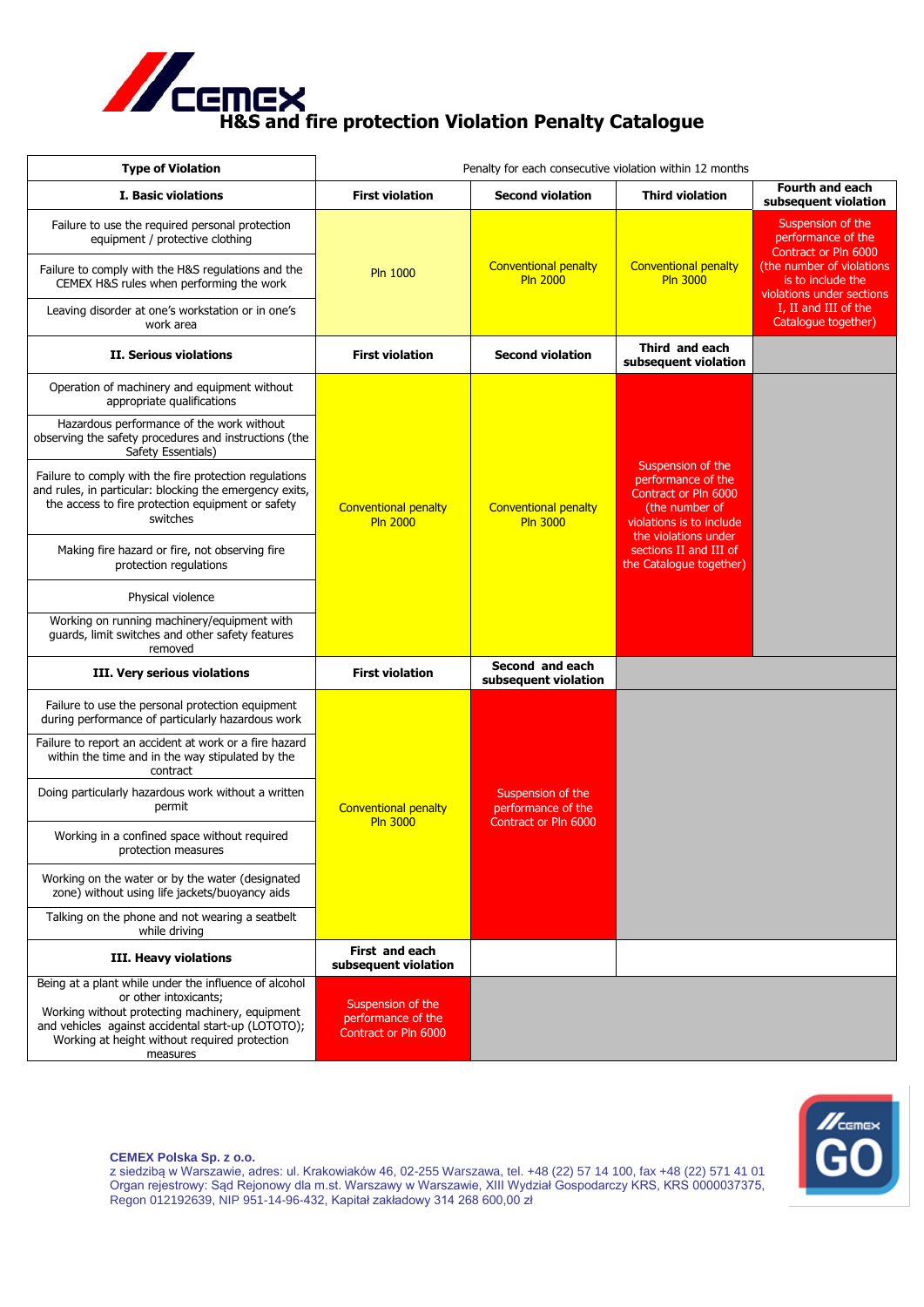

# **H&S and Traffic Violation Driver Penalty Catalogue**

| <b>Type of Violation</b>                                                                                                                                                                                                                                                                                                                                          | Penalty for each consecutive violation |                         |                                  |                         |
|-------------------------------------------------------------------------------------------------------------------------------------------------------------------------------------------------------------------------------------------------------------------------------------------------------------------------------------------------------------------|----------------------------------------|-------------------------|----------------------------------|-------------------------|
| I. Basic violations                                                                                                                                                                                                                                                                                                                                               | <b>First violation</b>                 | <b>Second violation</b> | <b>Third violation</b>           | <b>Fourth violation</b> |
| Failure to comply with the H&S regulations and<br>the CEMEX H&S rules when performing the work<br>Failure to use the required personal protection<br>equipment<br>Failure to comply with the traffic regulations<br>(driving without seatbelts fastened, lights on,<br>exceeding the speed limit by up to 10 kph)                                                 | Written warning                        | Entry ban for 1 month   | <b>Entry ban for 3</b><br>months | Entry ban               |
| Bad technical condition of the vehicle<br>Parking where not permitted                                                                                                                                                                                                                                                                                             |                                        |                         |                                  |                         |
| <b>II. Serious violations</b>                                                                                                                                                                                                                                                                                                                                     | <b>First violation</b>                 | <b>Second violation</b> | <b>Third violation</b>           |                         |
| Failure to comply with the traffic regulations<br>(exceeding the speed limit by 10 to 20 kph)<br>Failure to use safety goggles when unloading<br>bulk materials under pressure<br>Walking on the vehicle trailer without raising<br>the safety handrail<br>Driving with the vehicle body unsecured<br>Driving with the vehicle body raised                        | Entry ban for 1 month                  | Entry ban for 3 months  | Entry ban                        |                         |
| III. Very serious violations                                                                                                                                                                                                                                                                                                                                      | <b>First violation</b>                 | <b>Second violation</b> |                                  |                         |
| Failure to comply with the traffic regulations<br>(exceeding the speed limit by over 20 kph)<br>Not having entitlement to drive or an entitlement<br>document to produce while driving the vehicle<br>(driver's license, examination certificates)<br>Talking on the phone without a hands-free/<br>headset while driving. Driving without seat belts<br>fastened | Entry ban for 3 months                 | Entry ban               |                                  |                         |
| Driving under the influence of alcohol or other<br>intoxicants on site                                                                                                                                                                                                                                                                                            | Entry ban                              |                         |                                  |                         |



**CEMEX Polska Sp. z o.o.**